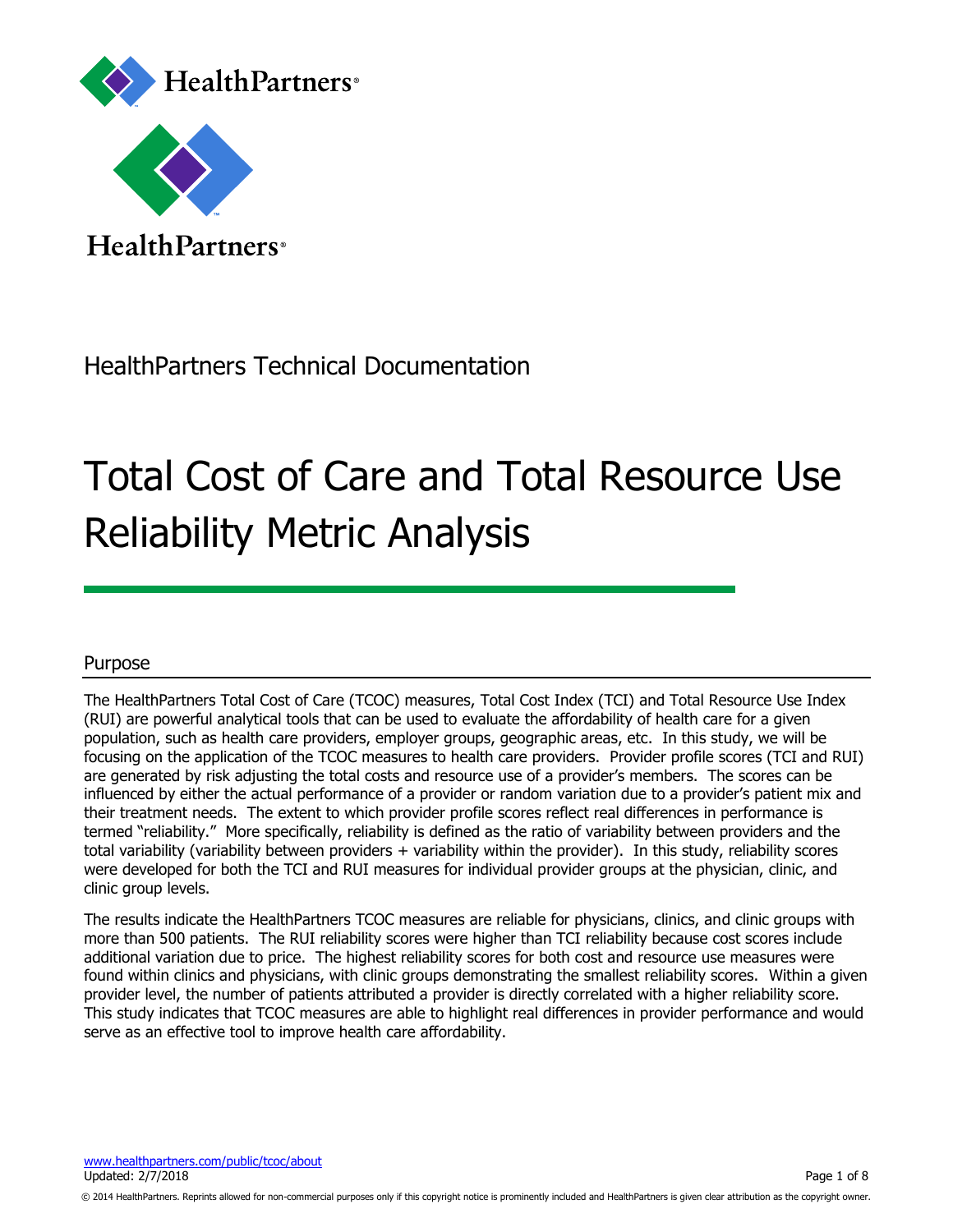

#### **Introduction**

#### **TCOC Overview**

The ballooning cost of health care in the United States has heightened the need to measure and compare health care affordability across multiple providers. While an industry standard has yet to be established, many organizations have begun to experiment with the measurement of costs and resource use. The various approaches to these measures have been dubbed "Total Cost of Care" (TCOC) measures because of their emphasis on measuring the aggregation of all costs associated with a patient across multiple places of service. HealthPartners has developed two population based indices, the Total Cost of Care Index (TCI) and the Total Resource Use Index (RUI), which were endorsed by the National Quality Forum (NQF) in both 2012 and 2017.

HealthPartners' TCI measures are created by summating the total costs for a provider's attributed members across all services (inpatient, outpatient, professional, and pharmaceutical) to create an average total cost per member per month (PMPM) for each provider. Each PMPM is then risk adjusted by dividing it by the provider specific Adjusted Clinical Group (ACG) retrospective risk score, which is weighted average of the member level ACG scores within a provider group. ACG risk scores, developed by Johns Hopkins University, reflect the relative expected resource use of a given member. Risk adjusted PMPMs are finally converted to TCIs by dividing them by the adjusted PMPM for the peer group (benchmark) as shown in equation (2).

|     |         |  | (1) Adjusted Cost $PMPM = \frac{member \, months}{$          | Medical cost  | Pharmacy cost<br>pharmacy member months                                              |  |  |
|-----|---------|--|--------------------------------------------------------------|---------------|--------------------------------------------------------------------------------------|--|--|
|     |         |  |                                                              |               | <b>ACG Risk Score</b>                                                                |  |  |
| (2) | $TCI =$ |  | Provider Adjusted Cost PMPM<br>Peer Group Adjusted Cost PMPM | $(3)$ $RUI =$ | Provider ACG Adjusted Resource Use PMPM<br>Peer Group ACG Adjusted Resource Use PMPM |  |  |

The RUI measure is developed in a similar fashion. However, rather than comparing costs to a benchmark, the RUI compares Total Care Relative Resource Values (TCRRV) which measure resources consumed by medical procedures, services or products that are independent of price. Both the TCI and RUI measures include all services associated with treating patients including professional, facility inpatient and outpatient, pharmacy, lab, radiology, ancillary and behavioral health services. Further information on the Total Cost of Care methodology can be found on the HealthPartners website: [www.healthpartners.com/tcoc.](http://www.healthpartners.com/tcoc)

#### **Reliability Overview**

The TCI and RUI measures are ways of profiling and comparing providers to one another. Effective provider profiling measures should be able to highlight real differences in performance while being minimally affected by random variation due to patient mix. The extent to which a measure accomplishes this can be quantified, and is termed its "reliability." The purpose of this paper is to measure the reliability of the TCI and RUI measures.

<sup>© 2014</sup> HealthPartners. Reprints allowed for non-commercial purposes only if this copyright notice is prominently included and HealthPartners is given clear attribution as the copyright owner.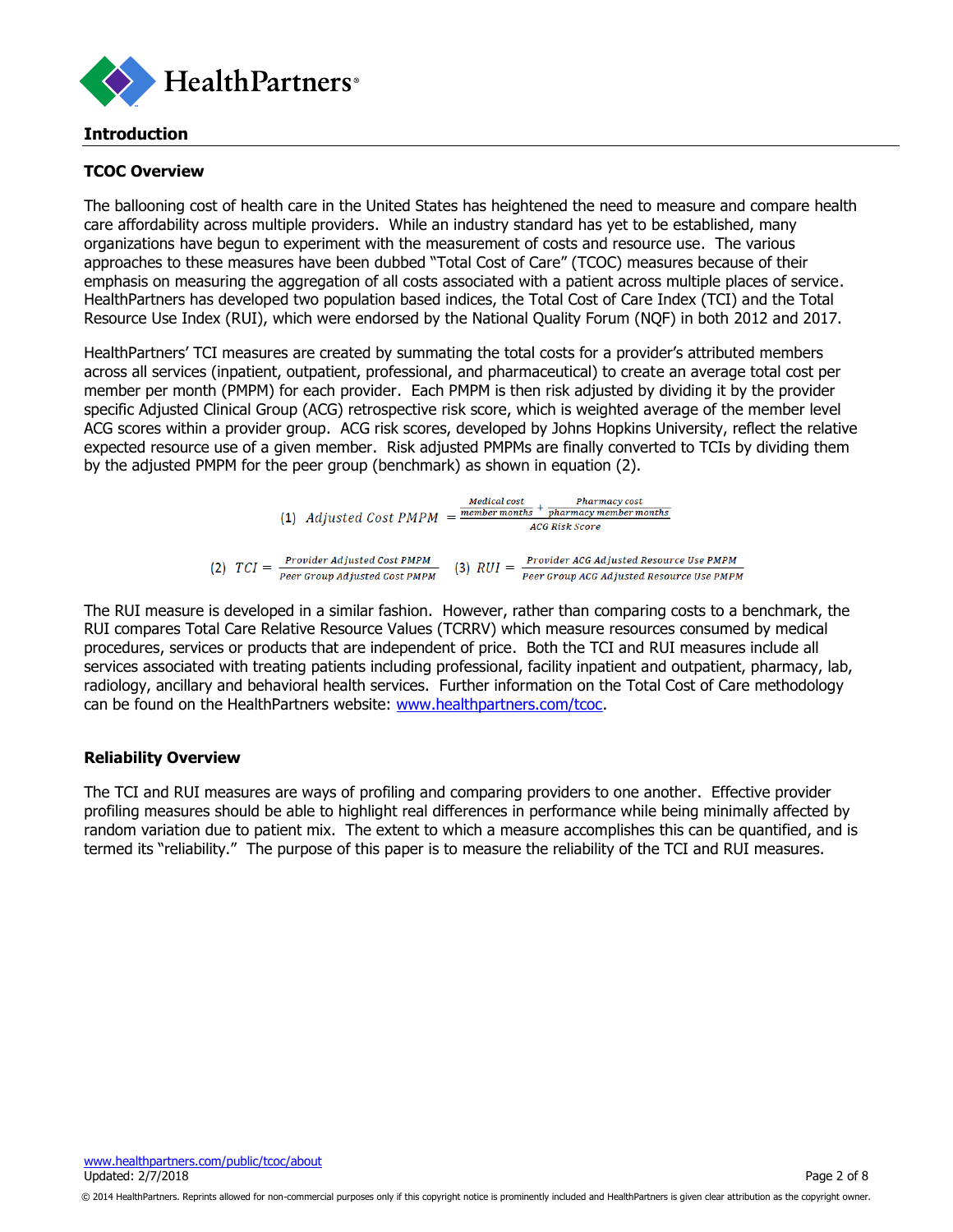

#### **Methods**

#### **The Reliability Measure of Provider Performance Scores**

The reliability of a performance measure is its ability to consistently distinguish one provider from another. Providers' performance scores vary from one another due to two distinct types of variation. First, there is variation that reflects systemic differences between providers' costs, such as treatment models, the effectiveness of preventative treatments, administrative and overhead costs, etc. These are considered "real" differences, in the sense that this type of variation is controllable and what a performance measure is intended to capture. The second type of variation is the result of random fluctuations in the patient population in conjunction with their treatment needs. This is considered "error." Risk adjustment methods, such as the Johns Hopkins ACG methodology used by HealthPartners, have been developed to minimize error; however, there are no existing methods that can entirely remove the effect of error on provider performance scores. Even after risk adjustment, there is still a degree of random error due to a provider's patient mix. The extent of this error affects the quality of a measure's results. Therefore, a metric such as reliability must be used as method to determine the potential usefulness of providers' performance score.

Reliability is a metric that measures the extent to which real differences in performance effect provider profile scores. It is developed individually for each provider group and is defined as the ratio of variability between providers and the total variability (variability between + variability due to error).

(4) Reliability =  $\frac{Variability\ between\ providers}{Variability\ between\ providers + Variability\ due\ to\ error}$ 

The variability is estimated as the variance ( $\sigma^2$ ), or the squared standard deviation ( $\sigma$ ). The variability due to error (or average error variance) can be estimated as the average variance within the provider group. The between provider group variability was determined by calculating the variance the provider group level with the variability due to error factored out.

(5) Reliability =  $\frac{\sigma_{between\,provider\,group}^2}{\sigma_{between\,provider\,group}^2 + \frac{\sigma_{within\,provider\,group}^2}{n}}$ 

Where n is the number of people. Reliability scores range between 0 and 1. A performance measure that primarily captures error will be close to 0 and low reliability, while a measure that captures real differences between providers has high reliability and will approach 1. Statistical convention is that a measure is considered reliable if scores greater than 0.7.

<sup>© 2014</sup> HealthPartners. Reprints allowed for non-commercial purposes only if this copyright notice is prominently included and HealthPartners is given clear attribution as the copyright owner.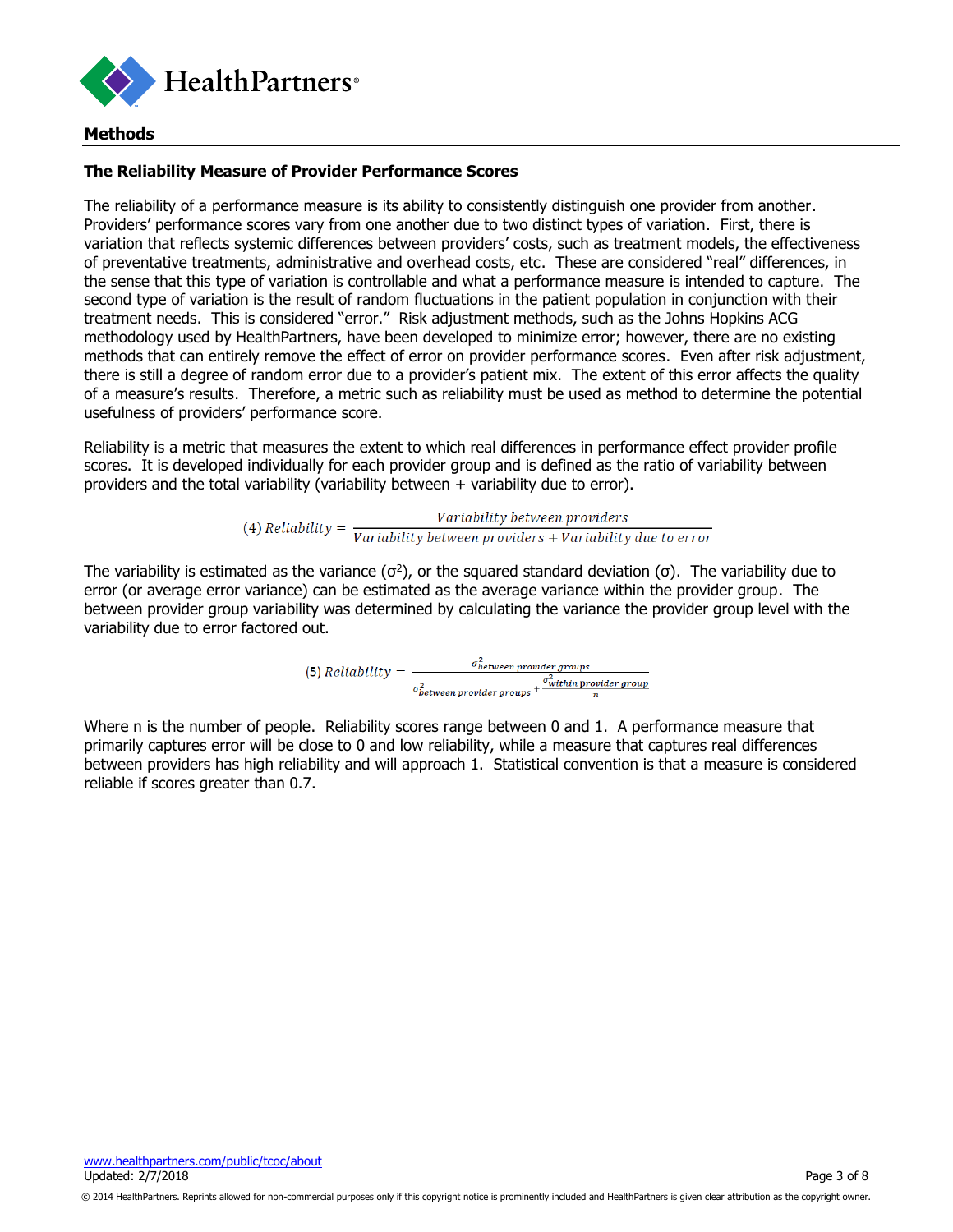

#### **The Reliability Measure Applied to TCOC Data**

In the case of TCI reliability, the between provider group variance would be the variance amongst all provider TCI's or the risk adjusted cost per member per month (PMPM) with the within group variance factored out. The  $\sigma_{within\, provider\,group}^2$ 

component is the average error variance within the provider group, and is the variance of subgroups' scores divided by the number of subgroups within the provider group. This is also referred to as Mean Squared Error (MSE), which is an estimate of the provider group score variance that would be observable with new selections of data (resampling), or patient churn. Any subdivision within the provider group can be used to calculate the average error variance, such as episodes, patients, physicians, clinics, etc. The subgroups used for this study were individual patients. In mathematical notation, a TCI reliability score would be the following:

(6) Reliability =  $\frac{\sigma_{provided}^2}{\sigma_{product\,TCI}^2*\frac{\sigma_{partient\,TCIs\,within\,the\,product}}^2}{\sigma_{provided\,TCI}^2*\frac{\sigma_{pattern\,TCIs\,within\,the\,product}}{number\,of\,patients\,within\,the\,product}}$ 

\* It is important to note that  $\sigma_p^2$  *Topportage TCI* is not simply the variance of the providers' TCIs. It actually the variance between the providers with the error variance factored out. This was achieved using a model developed via SAS's mixed procedure.

#### **Reliability Provider Group Definitions**

A reliability score can be calculated for groups of any size, such as a single physician, clinics, or systems of clinics (i.e. provider groups). The reliability score is a function of provider group sample size, the sampling error, and the differences between other provider groups. A greater difference between providers would increase the reliability score as the reliability score measures the confidence an analyst can have in the contrast observed between providers. It then follows that the between group variance should be calculated with provider groups that are typically used as points of comparison for analysis, such as physician vs. all other physicians, clinics vs. all other clinics. Systems of clinics may vary greatly in size as some "systems" are little more than a single clinic and their reliability score will be impacted by differences amongst much larger systems. However, if small systems of clinics are typically compared to large systems of clinics, it is important to include them all in reliability calculation, because the reliability of that specific comparison is the end goal. One should be aware that if larger systems were broken down into smaller systems, the reliability score for all systems would be affected as there are now new points of comparison that would alter the between group variance.

For the purposes of this project we created reliability scores at three different provider group levels.

- Physicians
- Clinics
- Clinic Groups (groups of clinics defined by their business relationship with one another)

We chose these particular levels because they are either typical levels of analysis within the health care community or within the HealthPartners organization.

#### **TCI/RUI Data Criteria**

The data was limited down to claims that occurred between January 1, 2015 and December 31, 2015 with 3 months of run out. We only included members that were continuously enrolled for at least 9 months, between the ages of 1 and 65, enrolled in a commercial product, and attributed to a primary care provider. The attribution methodology is described in detail in the following paper:

[http://www.healthpartners.com/ucm/groups/public/@hp/@public/documents/documents/cntrb\\_031064.pdf.](http://www.healthpartners.com/ucm/groups/public/@hp/@public/documents/documents/cntrb_031064.pdf)

<sup>© 2014</sup> HealthPartners. Reprints allowed for non-commercial purposes only if this copyright notice is prominently included and HealthPartners is given clear attribution as the copyright owner.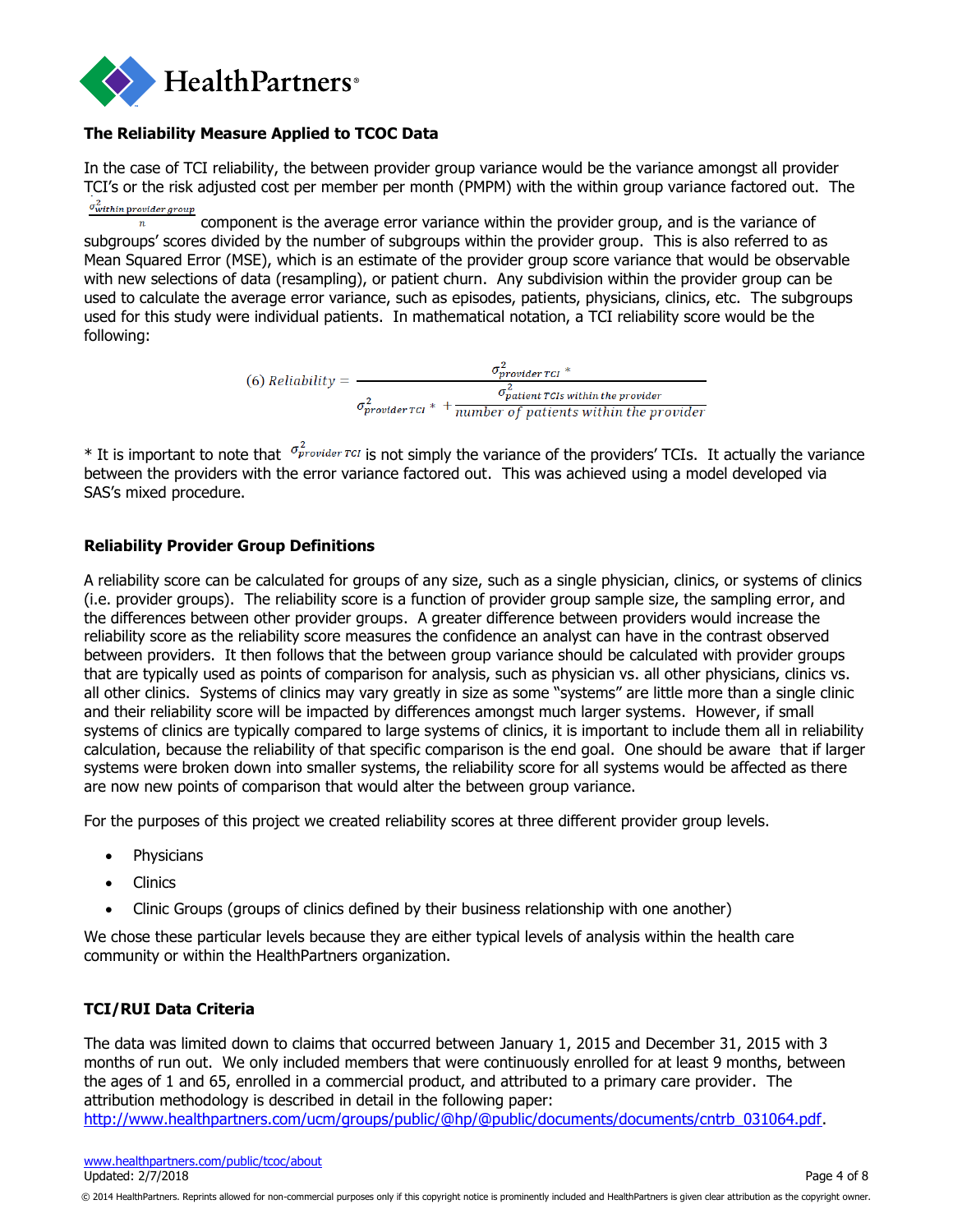

#### **Methodology**

#### **Reliability Scores by Level of Analysis**

Table 1 summarizes the reliability results for three different levels of analysis: 1) physicians, 2) clinics, and 3) clinic groups. Each level was stratified by member count, and then the reliability scores for each level were averaged to produce a final reliability result for a given strata level. The leftmost column in the table indicates the strata (member count range) of the groups contributing to the average reliability scores. The three levels of analysis are listed across the top of the table, and nested beneath them are their reliability scores for a given strata and the number of providers that fall within the given strata. For example, there are 3328 physicians, 403 clinics, and 162 clinic groups with 2-10 attributed members. The "Reliability  $> 0.7$ " column indicates the percent of providers within a given strata that had reliability scores greater than the 0.7, a commonly used threshold. The red dotted line indicates the 600 person count level used in the TCI and RUI NQF endorsement, and the green shaded regions identify the stratum where at least 90% of the providers have a reliability score greater than the 0.7 threshold. Table 2 has the same organization as Table 1 but displays the reliability results for the RUI, rather than TCI.

|                     | <b>Clinic Groups</b> |                         |             |             | Clinic        |               | Physician                |                          |                          |
|---------------------|----------------------|-------------------------|-------------|-------------|---------------|---------------|--------------------------|--------------------------|--------------------------|
|                     | Average              | Group                   | Reliability | Average     | <b>Clinic</b> | Reliability > | Average                  | Physician                | Reliability >            |
| <b>Person Count</b> | <b>Reliability</b>   | Count                   | > 0.7       | Reliability | Count         | 0.7           | Reliability              | Count                    | 0.7                      |
| $2 - 10$            | 0.501                | 162                     | 27%         | 0.450       | 403           | 22%           | 0.290                    | 3328                     | 3%                       |
| 10-20               | 0.678                | 44                      | 59%         | 0.644       | 162           | 56%           | 0.504                    | 984                      | 29%                      |
| 20-50               | 0.766                | 48                      | 71%         | 0.702       | 156           | 60%           | 0.635                    | 1430                     | 47%                      |
| 50-100              | 0.879                | 39                      | 92%         | 0.838       | 110           | 86%           | 0.765                    | 1355                     | 74%                      |
| 100-200             | 0.917                | 33                      | 97%         | 0.903       | 118           | 96%           | 0.850                    | 1244                     | 91%                      |
| 200-300             | 0.891                | 8                       | 88%         | 0.929       | 55            | 100%          | 0.892                    | 280                      | 96%                      |
| 300-400             | 0.948                | 11                      | 100%        | 0.944       | 39            | 97%           | 0.934                    | 105                      | 99%                      |
| 400-500             | 0.988                | $\overline{\mathbf{4}}$ | 100%        | 0.957       | 40            | 100%          | 0.936                    | 45                       | 98%                      |
| 500-600             | 0.975                | 3                       | 100%        | 0.969       | 30            | 100%          | 0.961                    | 19                       | 100%                     |
| 600-1000            | 0.976                | 15                      | 100%        | 0.980       | 98            | 100%          | 0.958                    | 10                       | 100%                     |
| 1000-5000           | 0.989                | 35                      | 100%        | 0.991       | 127           | 100%          | 0.985                    | $\overline{2}$           | 100%                     |
| 5000-10000          | 0.998                | 9                       | 100%        | 0.997       | 8             | 100%          | $\overline{\phantom{a}}$ | $\overline{\phantom{a}}$ |                          |
| >10000              | 0.999                | 10                      | 100%        | 0.99878     | $\mathbf{1}$  | 100%          | $\overline{\phantom{a}}$ | $\overline{\phantom{a}}$ | $\overline{\phantom{a}}$ |

#### **Table 1: Reliability Scores for the TCI Measure**

#### **Table 2: Reliability Scores for the RUI Measure**

|              |             | <b>Clinic Groups</b> |               |             | <b>Clinic</b> |               |                       | Physician             |                       |
|--------------|-------------|----------------------|---------------|-------------|---------------|---------------|-----------------------|-----------------------|-----------------------|
|              | Average     |                      | Reliability > | Average     | <b>Clinic</b> | Reliability > | Average               | Physician             | Reliability >         |
| Member Count | Reliability | <b>Group Count</b>   | 0.7           | Reliability | Count         | 0.7           | Reliability           | Count                 | 0.7                   |
| $2 - 10$     | 0.603       | 162                  | 42%           | 0.480       | 403           | 27%           | 0.192                 | 3328                  | 1%                    |
| 10-20        | 0.758       | 44                   | 75%           | 0.697       | 162           | 64%           | 0.381                 | 984                   | 2%                    |
| 20-50        | 0.828       | 48                   | 81%           | 0.746       | 156           | 69%           | 0.493                 | 1430                  | 19%                   |
| 50-100       | 0.903       | 39                   | 97%           | 0.862       | 110           | 92%           | 0.612                 | 1355                  | 41%                   |
| 100-200      | 0.942       | 33                   | 100%          | 0.913       | 118           | 96%           | 0.709                 | 1244                  | 63%                   |
| 200-300      | 0.888       | 8                    | 88%           | 0.939       | 55            | 100%          | 0.776                 | 280                   | 80%                   |
| 300-400      | 0.964       | 11                   | 100%          | 0.946       | 39            | 97%           | 0.846                 | 105                   | 95%                   |
| 400-500      | 0.990       | 4                    | 100%          | 0.958       | 40            | 100%          | 0.848                 | 45                    | 91%                   |
| 500-600      | 0.987       | 3                    | 100%          | 0.966       | 30            | 100%          | 0.888                 | 19                    | 100%                  |
| 600-1000     | 0.985       | 15                   | 100%          | 0.974       | 98            | 99%           | 0.888                 | 10                    | 100%                  |
| 1000-5000    | 0.993       | 35                   | 100%          | 0.990       | 127           | 100%          | 0.961                 | $\overline{2}$        | 100%                  |
| 5000-10000   | 0.999       | 9                    | 100%          | 0.997       | 8             | 100%          | $\tilde{\phantom{a}}$ | $\tilde{\phantom{a}}$ | $\tilde{\phantom{a}}$ |
| >10000       | 0.999       | 10                   | 100%          | 0.99839     | 1             | 100%          | $\tilde{\phantom{a}}$ | $\tilde{\phantom{a}}$ | $\tilde{\phantom{a}}$ |

<sup>© 2014</sup> HealthPartners. Reprints allowed for non-commercial purposes only if this copyright notice is prominently included and HealthPartners is given clear attribution as the copyright owner.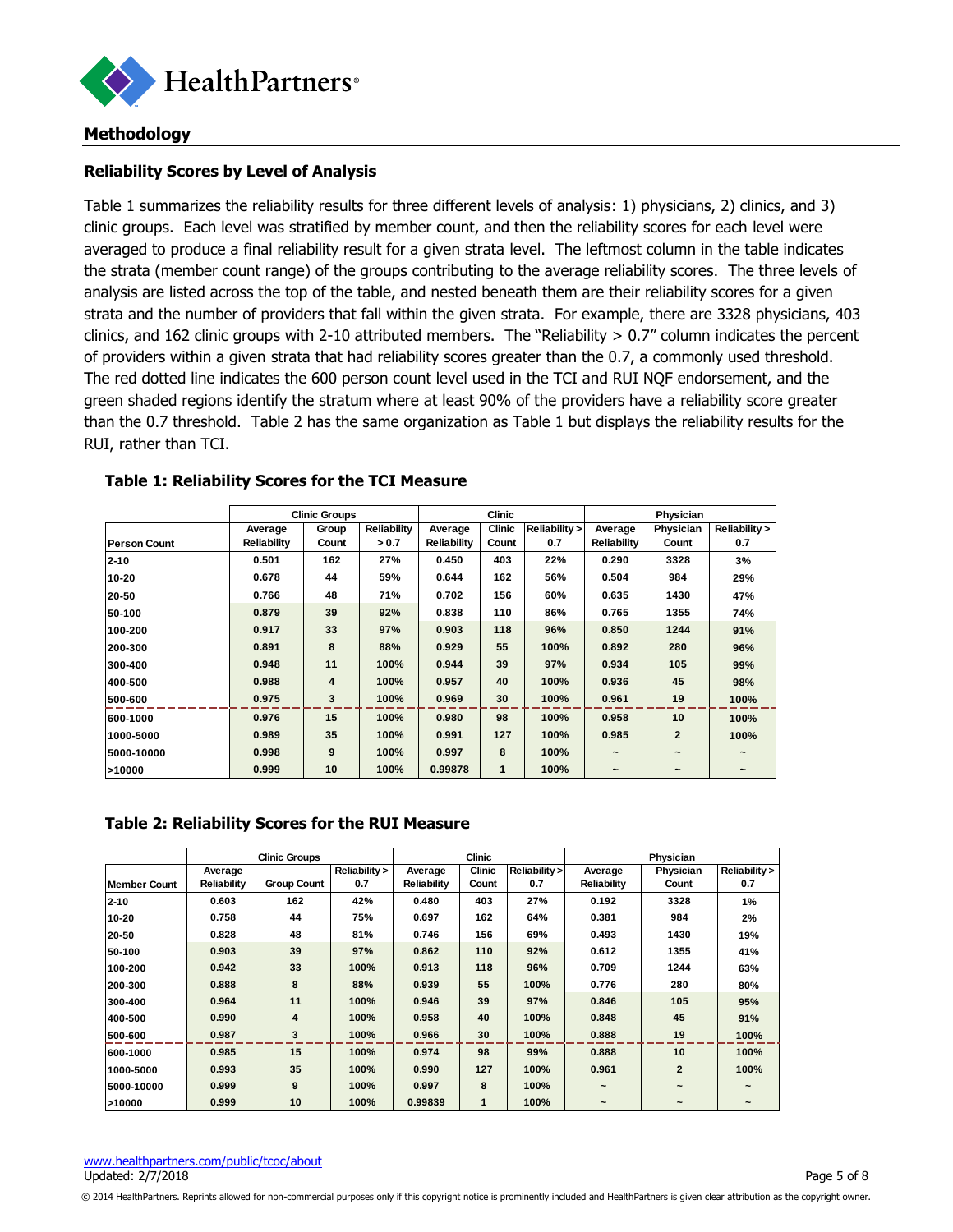



**Figure 1: Clinic Groups TCI Reliability Figure 2: Clinic Groups RUI Reliability**







**Figure 3: Clinics TCI Reliability Figure 4: Clinics RUI Reliability**





#### **Figure 5: Physician TCI Reliability Figure 6: Physician RUI Reliability**

#### **Individual Provider Scores**

Figures 1‐6 show the relationship between reliability score and size of each level of analysis. Each data point represents an individual provider. The inset graph in each figure expands out the 0‐200 member count range in order to provide a view with greater resolution of the data points.

[www.healthpartners.com/public/tcoc/about](http://www.healthpartners.com/public/tcoc/about) Updated: 2/7/2018 Page 6 of 8

© 2014 HealthPartners. Reprints allowed for non-commercial purposes only if this copyright notice is prominently included and HealthPartners is given clear attribution as the copyright owner.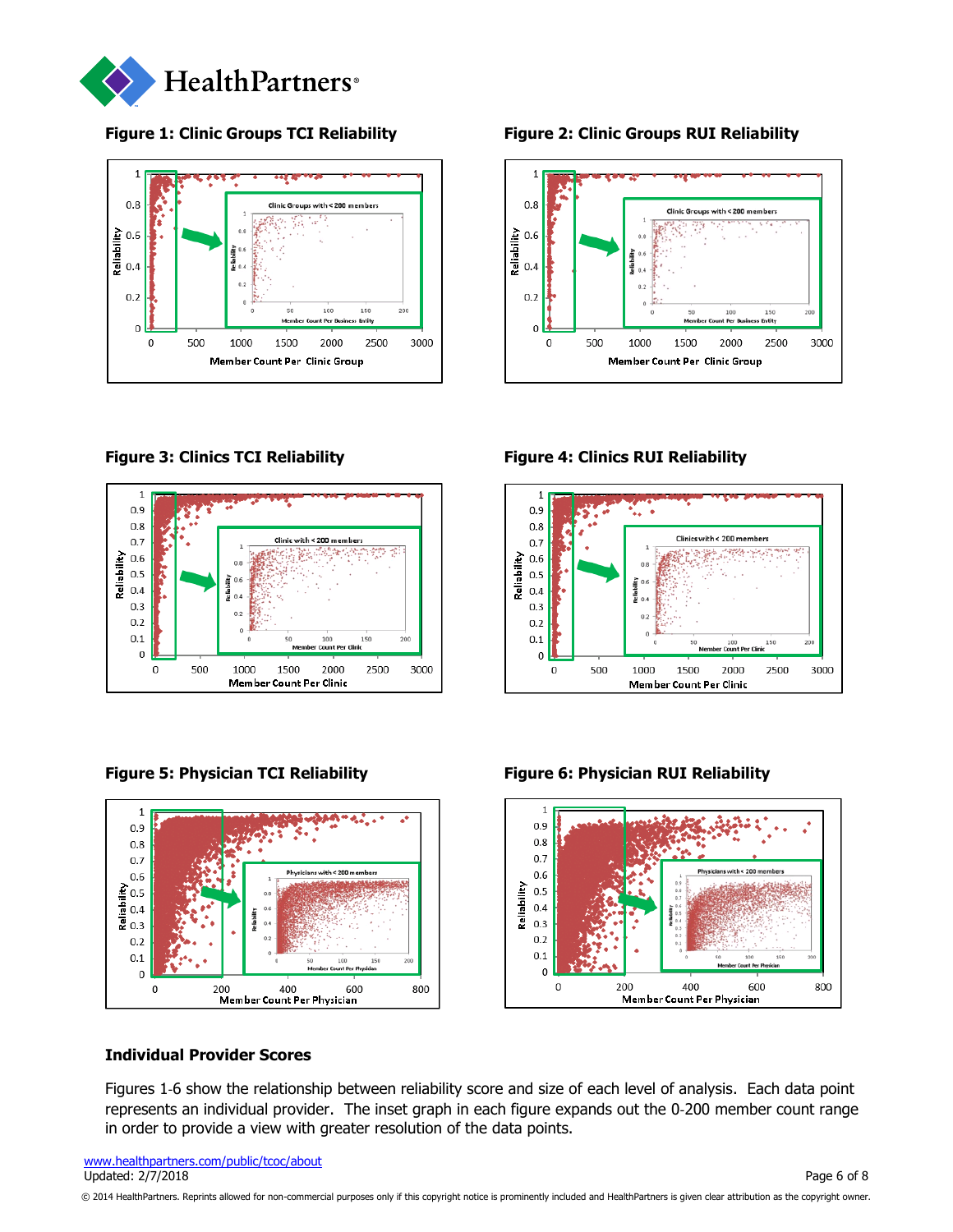

#### **Discussion**

#### **Average Reliability Scores by Level of Analysis**

The results in Table 1 and 2 show the average reliability score given the member count within each level of analysis. A reliability estimate of at least 0.7 has been established as the industry standard threshold of what is considered a reliable measure for groups [3]. Both tables demonstrate that at all three levels of analysis, the TCI and RUI measures are more reliable as the membership count increases. At the NQF-endorsed level of 600 members, nearly all providers were above the 0.7 threshold. The results show that even below the 600 member level, the measure can still be reliable, though measuring small N-size groups will yield results that are more subject to natural variation. HealthPartners recommends using the NQF-endorsed 600-patient minimum, however, organizations that wish to support improvement efforts by measuring groups below 600 can do so, but must interpret results them with some discretion.

A measure can have strong reliability for three reasons: (1) there is little variation (error) within individual providers, (2) there is comparatively high variability between providers, or (3) there are more members in the provider group. The results in Table 1 confirm that as the member count increases so does the reliability of their measures. Mathematically, this is supported by equations (5) and (6), where one can see that as n increases towards infinity, the result rises to a perfect reliability score of 1.

#### **Individual Provider Scores**

Figures 1‐6 show the individual reliability scores for each provider for both the TCI and RUI measures. It is clear that from these figures there are indeed many providers that fall below the 0.70, though those providers for whom the TCI and RUI measures are unreliable typically have less than 600 members. As the member counts increase, the reliability scores approach 1. There is a greater density of data points near the x axis for the TCI figures as compared to the RUI figures because the RUI measure is less variable between provider groups due to lack of price, thus lowering the reliability.

<sup>© 2014</sup> HealthPartners. Reprints allowed for non-commercial purposes only if this copyright notice is prominently included and HealthPartners is given clear attribution as the copyright owner.